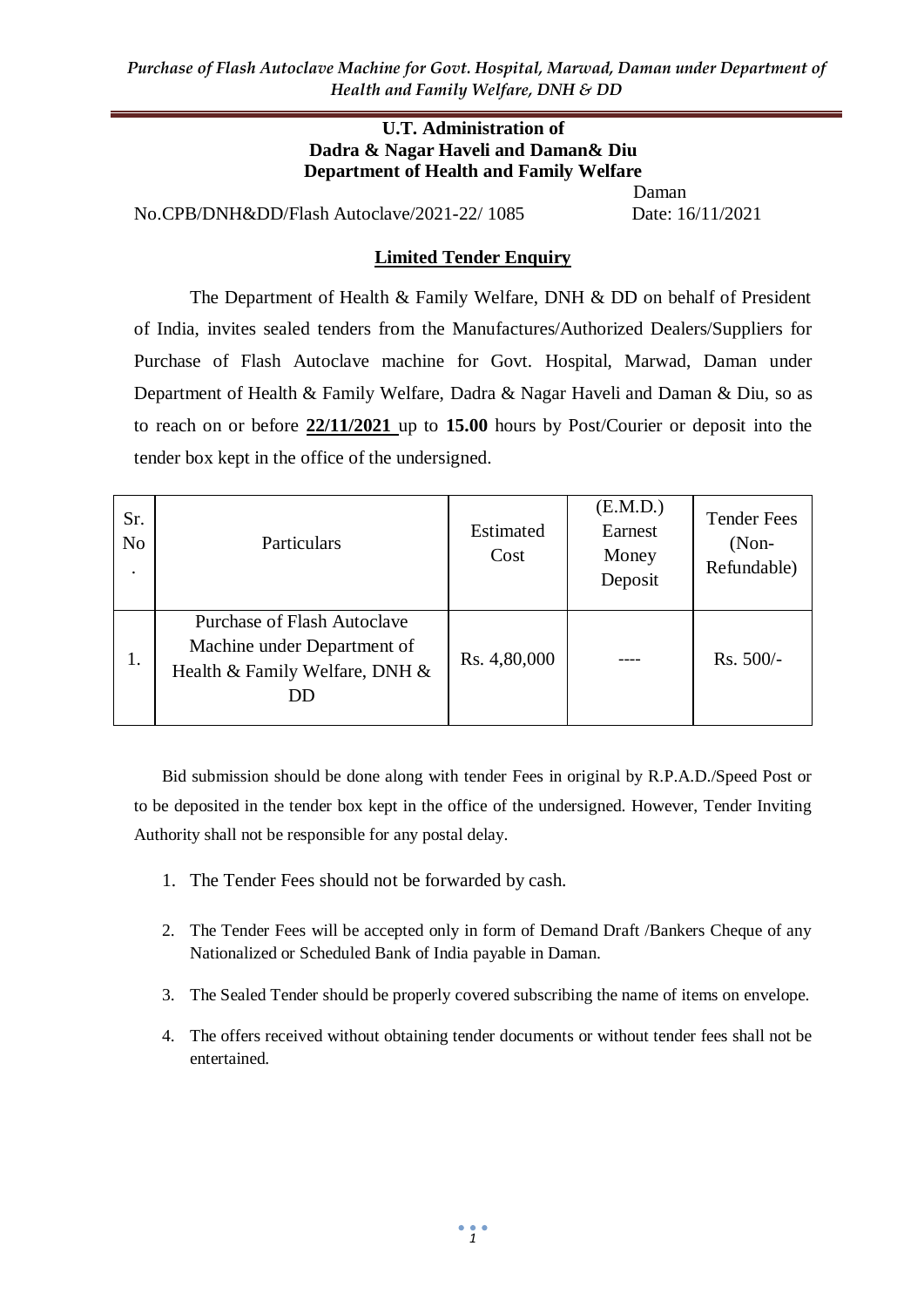The tender inviting authority reserves the right to accept or reject any or all the tender to be received without assigning any reasons thereof.

*Sd/-*

In-charge, Central Procurement Branch E-mail Id: [cpbdnhdd@gmail.com](mailto:cpbdnhdd@gmail.com) Room No. 106, 1<sup>st</sup> Floor, CHC Moti Daman, Fort Area, Moti Daman - 396220

# **Copy to:-**

- 1) The SIO, NIC, Daman with a request to publish in Website.
- 2) The Accounts Section, CPB (Daman) for information.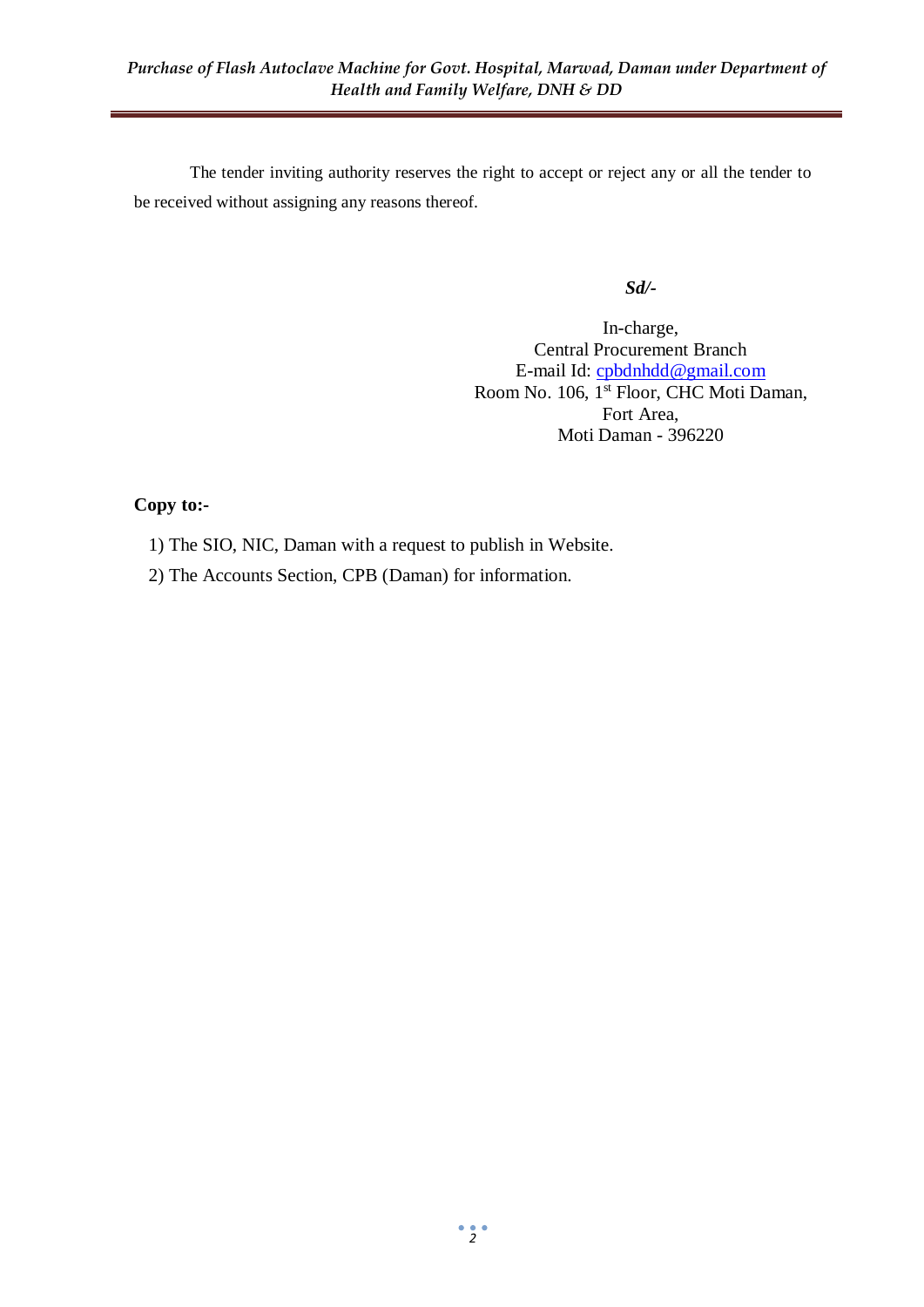#### **U.T. ADMINISTRATION OF DADRA & NAGAR HAVELI AND DAMAN& DIU DEPARTMENT OF HEALTH AND FAMILY WELFARE**

Terms and Conditions for the **"Purchase of Flash Autoclave machine for Govt. Hospital, Marwad, Daman under the Department of Health and Family Welfare, DNH& DD."**

## **Instructions to Bidders :**

- 1) All documents attached should be legible/readable.
- 2) The Bidder has to give compliance for each quoted product and any false/misleading statement in compliance found any time during the procurement process, the bid shall be out rightly rejected.
- 3) For all queries regarding tender specifications and any other clauses included in the tender document should be addressed to personnel in tendering office address provided below:

**Central Procurement Branch, Room No. 106, 1st Floor, Community Health Centre, Moti Daman – 396 220.**

#### **Tender Fees (Non-Refundable) Rs.500/- :**

- a. The Tender Fees should not be forwarded by cash.
	- b. The Tender Fees (Non-Refundable) will be accepted only in form of Demand Draft /Bankers Cheque in favor of **I/c. Medical Superintendent, Govt. Hospital, Marwad, Daman** from any Nationalized or Scheduled Bank of India payable in **Daman.**
	- c. All tenders must be accompanied by Tender fees as specified in schedule otherwise tender will be rejected.

#### **Security Deposit: (SD)**

- a. The successful tendered will have to pay within 10 days from the date of demand, an amount equal to 3% of the total value of articles, which may be ordered, as the amount of security deposit.
- b. Non receipt of Security Deposit within stipulated time will result in automatic cancellation of the order for supply without any intimation.
- c. However, in case if any articles are received for which the Security Deposit may not have been deposited, the full Security Deposit as may be due from the contractor will be recovered from the bill(s) for such articles.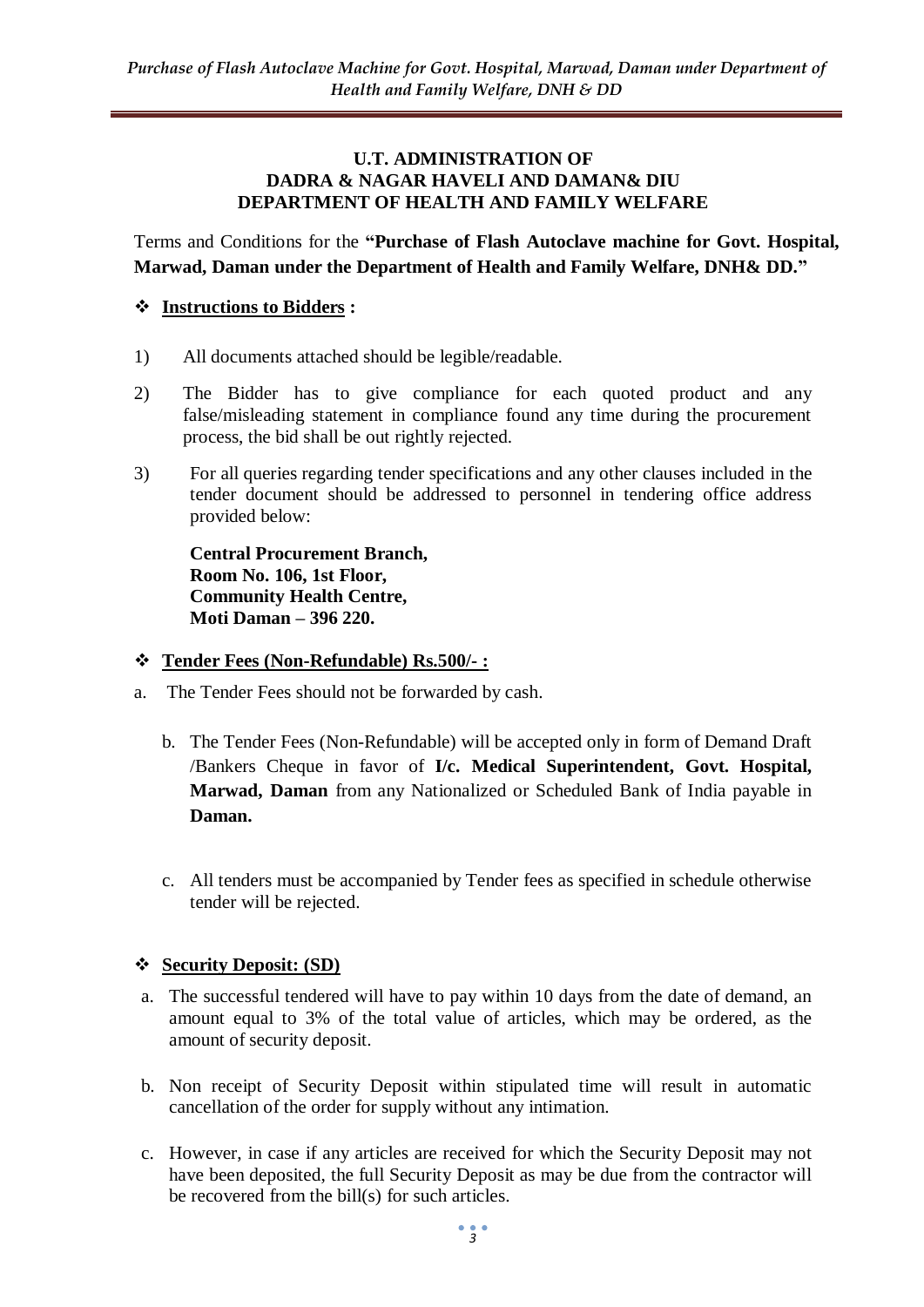- d. The Security Deposit(s) paid by the tender(s) earlier against any tender(s) or supply order(s) is not adjustable with Security Deposit required by these conditions.
- e. In case of failure to replace the accepted and rejected articles from the supplies made, as mentioned in the conditions the loss undergone by the Government will be recovered from the contractor Security Deposit or payment due of any bill(s) to the extent required.
- f. The tender inviting officer will consider extension of time for remitting the Security Deposit as demanded. However, in case of denial to consider such extension the contractor is bound to abide by the limit given and liable to make good for the loss made to the Government on account of his failure to abide by the time limit.
	- $\triangleright$  Security Deposit shall be liable to be forfeited in following circumstances:
		- i. Tender is rejected due to failure of supply the requisite documents in proper format or giving any misleading statement or submission of false affidavit or fabricated documents.
		- ii. Tenderer fails to replace the goods declared to be not of standard quality or not conforming to acceptable standards or found to be decayed/spoilt.
	- $\triangleright$  Only on satisfactory completion of the supply order for and on payment of all bills of the contractor, as to be admitted for payment, the amount of Security Deposit will be refunded after expiry of guarantee/warranty period, if any, or any such date/period as may be mutually agreed upon.
	- $\triangleright$  In case of failure to supply the store, materials etc. ordered for, as per conditions and within the stipulated time, the articles will be obtained from the tenderer who offered next higher rates or from any other sources, as may be decided by the tender inviting Officer and the loss to the Government on account of such purchases(s) shall be recovered from the former contractor by Security Deposit or bills payable. The contractor shall have no right to dispute with such procedure.

#### **Conditions of Contract :**

#### **1. ACCEPTANCE OF TENDER:**

- a. The tender is liable for rejection due to any of the reasons mentioned below:
	- i. Non-submission of tender within stipulated time.
	- ii. Tender is unsigned or not initialed on each page or with unauthenticated corrections.
	- iii. Non-payment of Tender Fees.
	- iv. Non-Submission of required documents as mentioned in schedule
	- v. Conditional/ Vague offers.
	- vi. Unsatisfactory past performance of the tendered.
	- vii. Items with major changes/deviations in specifications/standard/grade/packing/ quality offered.
	- viii. Submission of misleading/contradictory/false statement or information and fabricated/ invalid documents.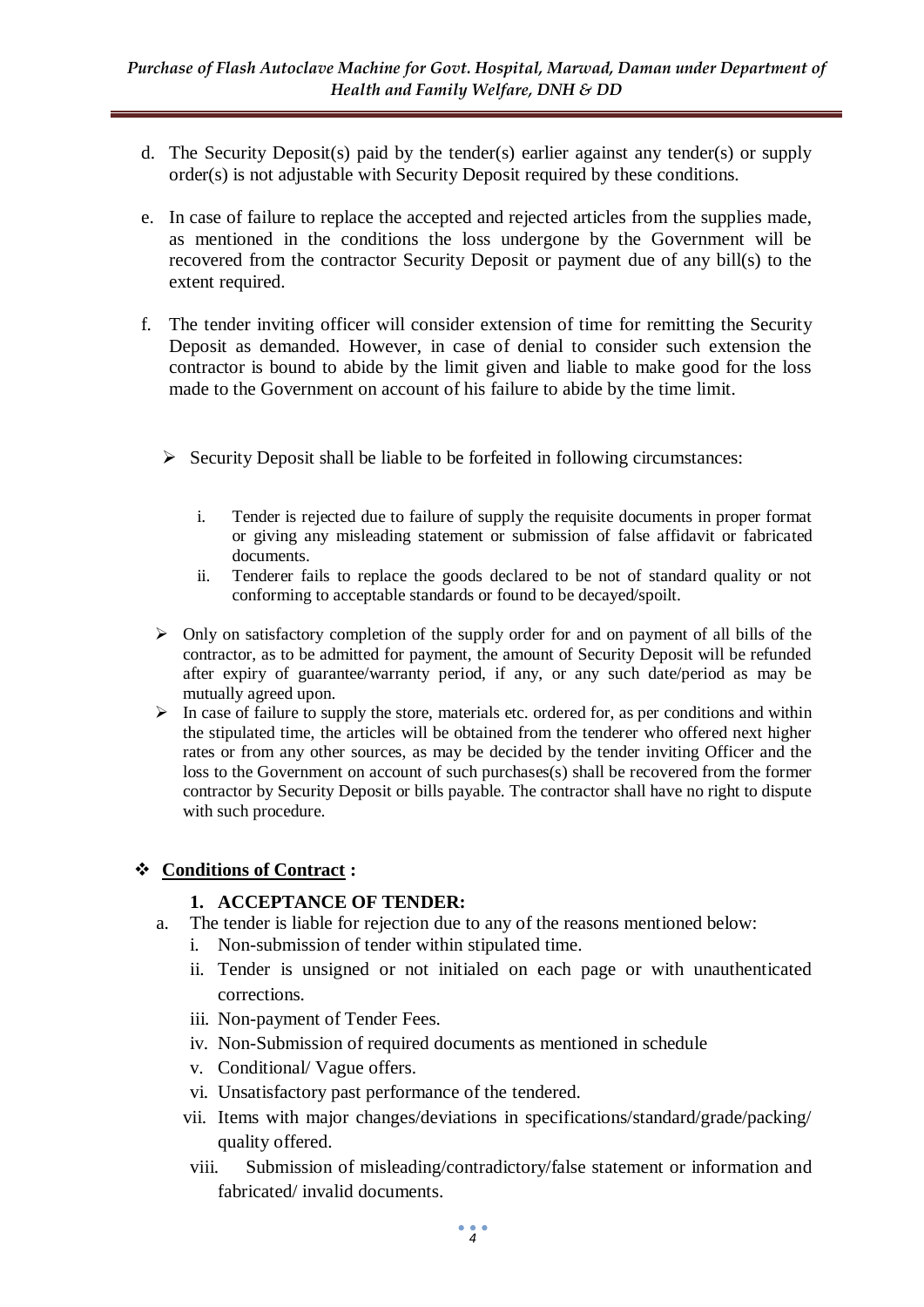- ix. Tenders not filled up properly.
- x. The documents attached by the bidder if found not readable will not be considered for bid evaluation.
- b. Any discount which the bidder wants to give has to be considered and total final bid amount has to be mentioned clearly in the price bid form.
- c. Discount offered after price bid opening will not be considered.
- d. The Central Procurement Branch may seek any clarifications/explanation/ documentary evidence related to offer at any stage from tenderers if required.

#### e. **The rate quoted should be inclusive of all taxes and no extra charges will be paid and should be valid up to One Year from the date of tenderization**.

- f. Orders once placed should be delivered within the given time period and item should be door delivered up to  $3<sup>rd</sup>$  floor including labour.
- g. All/Taxes/Duties/Royalties Charges payable on the sales/transport etc. within and/or outside the state shall be payable by the supplier.
- h. The decision of the Tender Inviting Officer for acceptance/rejection of any articles supplied including the decision for equivalent specifications, standard and quality etc. of articles shall be final.
- i. The right to accept or reject without assigning any reasons or all tenders in part or whole is reserved with the Tender Inviting Officer and his decision(s) on all matters relating to acceptance or rejection of the tenders as a whole or in part will be final and binding to all.
- j. No separate agreement will be required to be signed by the successful tender(s) for the purpose of this contract for supply. Rates tendered/offered in response to the concerned Tender Notice shall be considered as acceptance of all above terms and conditions for supply for all legal purpose.
- k. The rate(s) quoted should be strictly for free delivery (including labour and transportation) at FOR Government Hospital, Marwad or for any facility in the U.T of DNH & DD and will be valid and operative for supply orders issued within one year from the date of invitation of tenders. The department shall not take any responsibility of on loading the goods; the successful bidder has to make arrangement for loading at site.
- l. The tendered quantity is tentative and the actual purchase can be **as per the requirement of the Department and Rate contract is invited** for all items and the tenderer is bound to supply such requirement without any demur.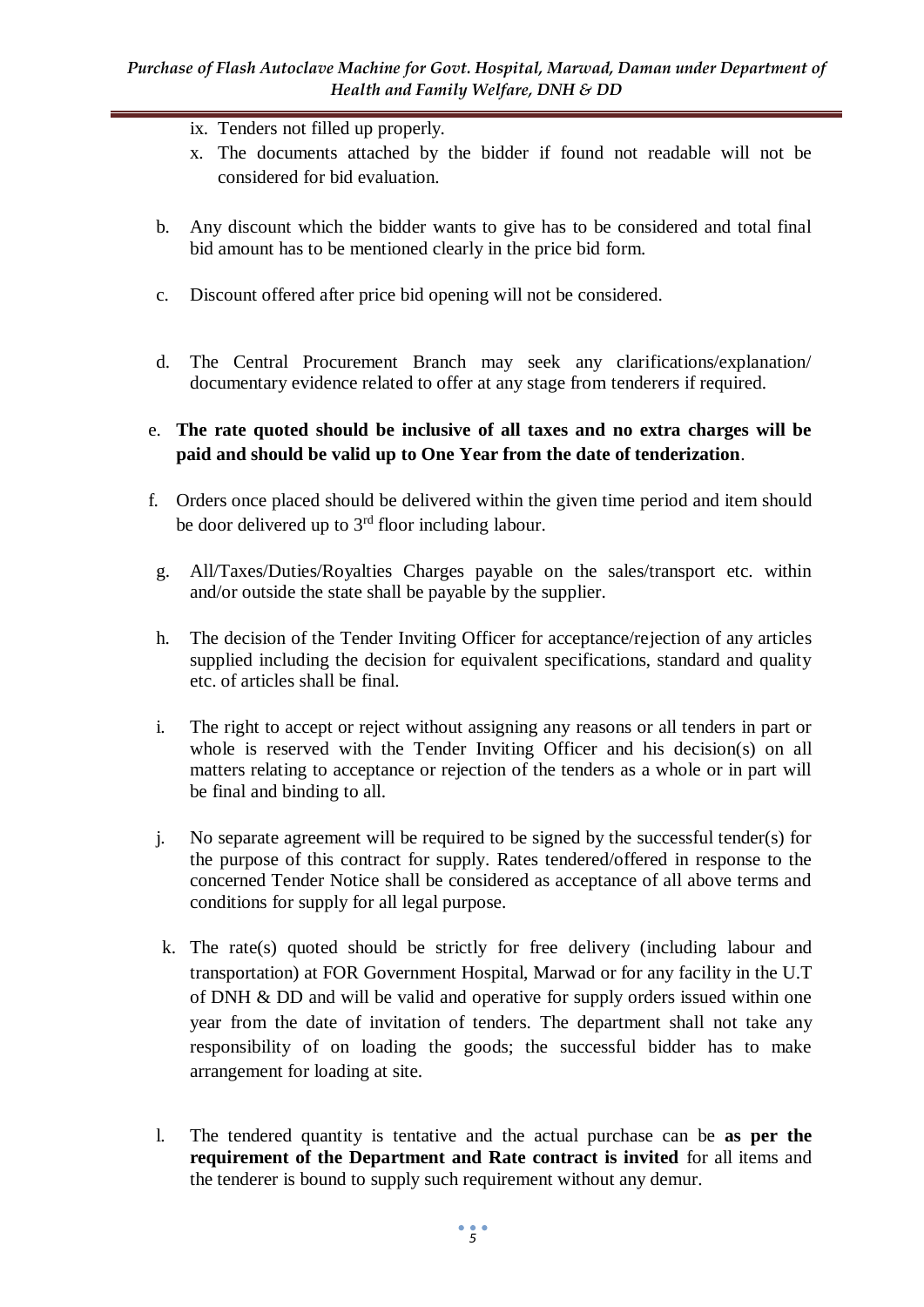#### *Purchase of Flash Autoclave Machine for Govt. Hospital, Marwad, Daman under Department of Health and Family Welfare, DNH & DD*

m. Bidder / its sister concerns / companies where its Promoters / Directors either directly or indirectly are involved, should not have ever been blacklisted in tender / supplies by any state/Central Govt. In case of bidder / principal is involved / penalized under any investigation of CVC or any State/Central Govt. Commission in relation to the similar work project issue; the bid will be out rightly rejected.

## **2. TERMS OF SUPPLY :**

- a. In event of breakage or loss of stores during transit against requisition order the said quantity has to be replaced by the tenderer. The department will not pay separately for transit insurance and supplier will be responsible for stores.
- b. Railway Receipt or other transport document should be drawn in the favor of Officer Inviting tender.
- c. Items should be door delivered upto  $3<sup>rd</sup>$  floor including labour no extra charge will be paid by the department.
- d. Railway Receipt or other transport document should not be sent by VPP or through any Bank as this being a Government Office it is not possible to clear cash demands of Post Office/Bank for delivery of RR or other transport documents unless we have agreed to it as special arrangement.
- e. Extension of time limit for supplies shall be considered by the Tender Inviting Officer. The extension so granted may be with levy of compensation for delay in execution of supply (as mentioned in Liquidated Damages) the cost of supplies ordered for at the discretion of the authority competent to grant extension of time limit provided such request is made well in time, depending upon the circumstances and such decision in the matter will be final.
- f. The supplies, materials etc. of inferior quality standard or of different specifications, brand, manufacturer etc other than that ordered specified and/or incomplete or broken articles will not be accepted. The supplier has to replace the same at his own cost and risk. Intimation of non-acceptance of any materials etc will be sent to the supplier within 10 days from the date of receipt of the stores and the same will be returned to the supplier at his own cost and risk, if he so desires and intimates accordingly within 15 days from the date of dispatch of intimation of the non-acceptance. However, if no communication is received within 15 days from the date of communication the tender Inviting Officer will not be responsible for any damages, loss etc. of such rejected articles.
- g. Demurrage charges paid by the Tender Inviting Officer on account of delayed receipt of dispatch documents intimation will be recovered from the bills payable to the supplier.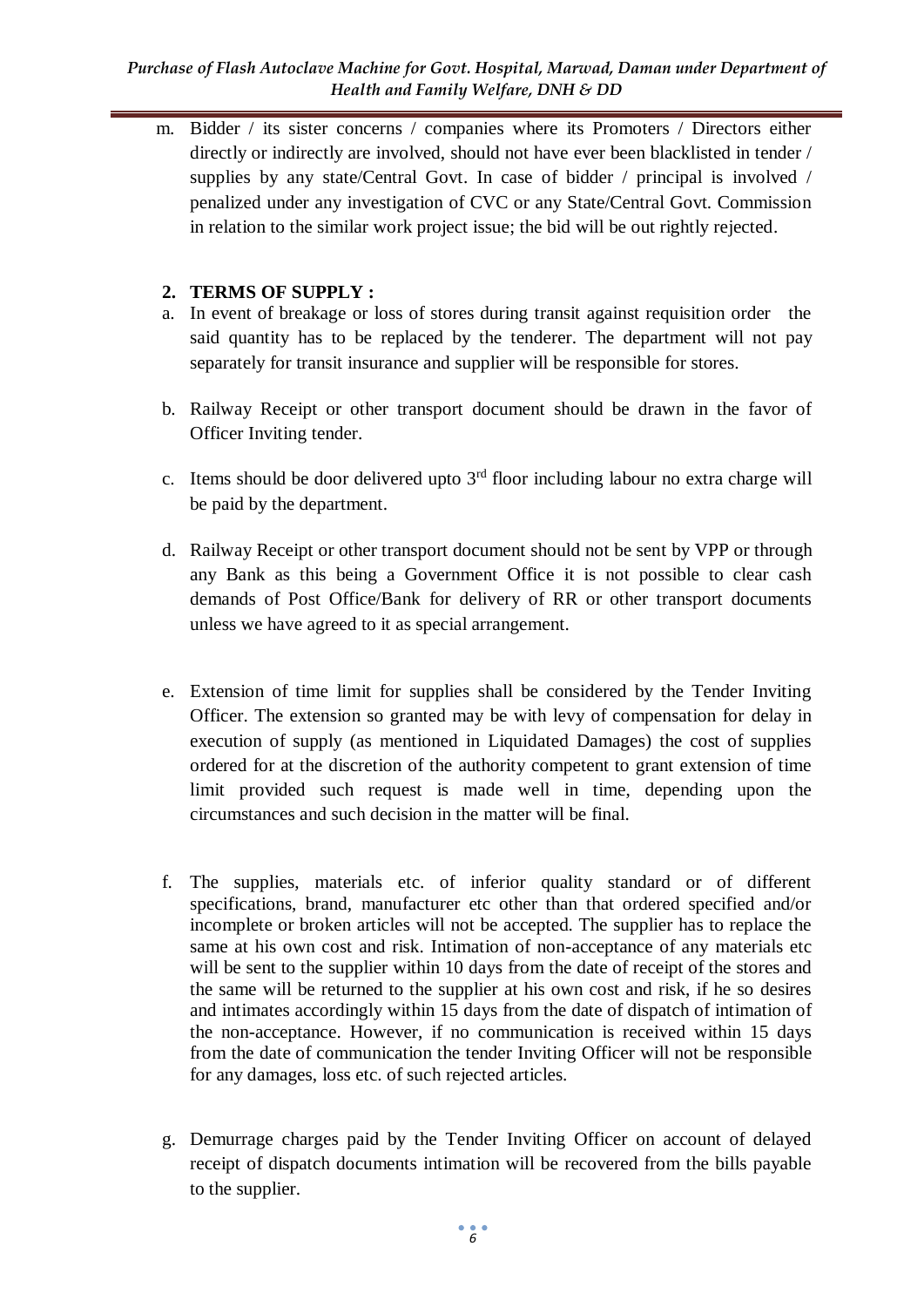- h. If at any time after the order for supply of materials the Tender Inviting Officer shall for any reason whatsoever not require the whole or part of the quantity thereof as specified in the order the Tender Inviting Officer shall give notice in writing of the fact to the supplier(s) who shall have to claim to any payment of compensation what so ever on account of any profit or advantage which the supplier(s) might have derived from the supply of articles in full, but which did not derive in consequence of the full quantity of articles not having been purchased, nor shall have any claim for compensation by reasons of any alterations having been made in the original instructions which shall invoice any curtailment of the supply originally contemplated.
- i. The items as mentioned in the list are the approximate estimates invited and actual purchase may be more. Accordingly, the successful tenderer has no right for any loss/damages with reference to approximate requirement shown in tender and actual requirement.
- j. Inspection will be carried out in the premises of Government Hospital, Marwad. If goods to be inspected in factory premises all expenditure to be borne by the Tenderer.

## **3. Bid Evaluation Methodology :**

- A. **Preliminary Evaluation**: Tender Fee Submission.
- B. **Technical Evaluation:** 
	- Scrutiny of technical specifications and other relevant documents as asked by the department with the quoted specification.
	- Scrutiny of Compliance Statement given by the bidder.
	- Sample verification (If required). *(If Sample is asked by the Department, it won't be refundable)*
- C. **Financial Evaluation**: Lowest quoted offered by Technically Qualified Bidders

# **4. PAYMENT TERMS :**

- a. 100% of the invoice amount will be paid only after completion of work successfully and submission of Security deposit i.e. 3% of the tender value.
- b. Price escalation clause will not be entertained under any circumstances.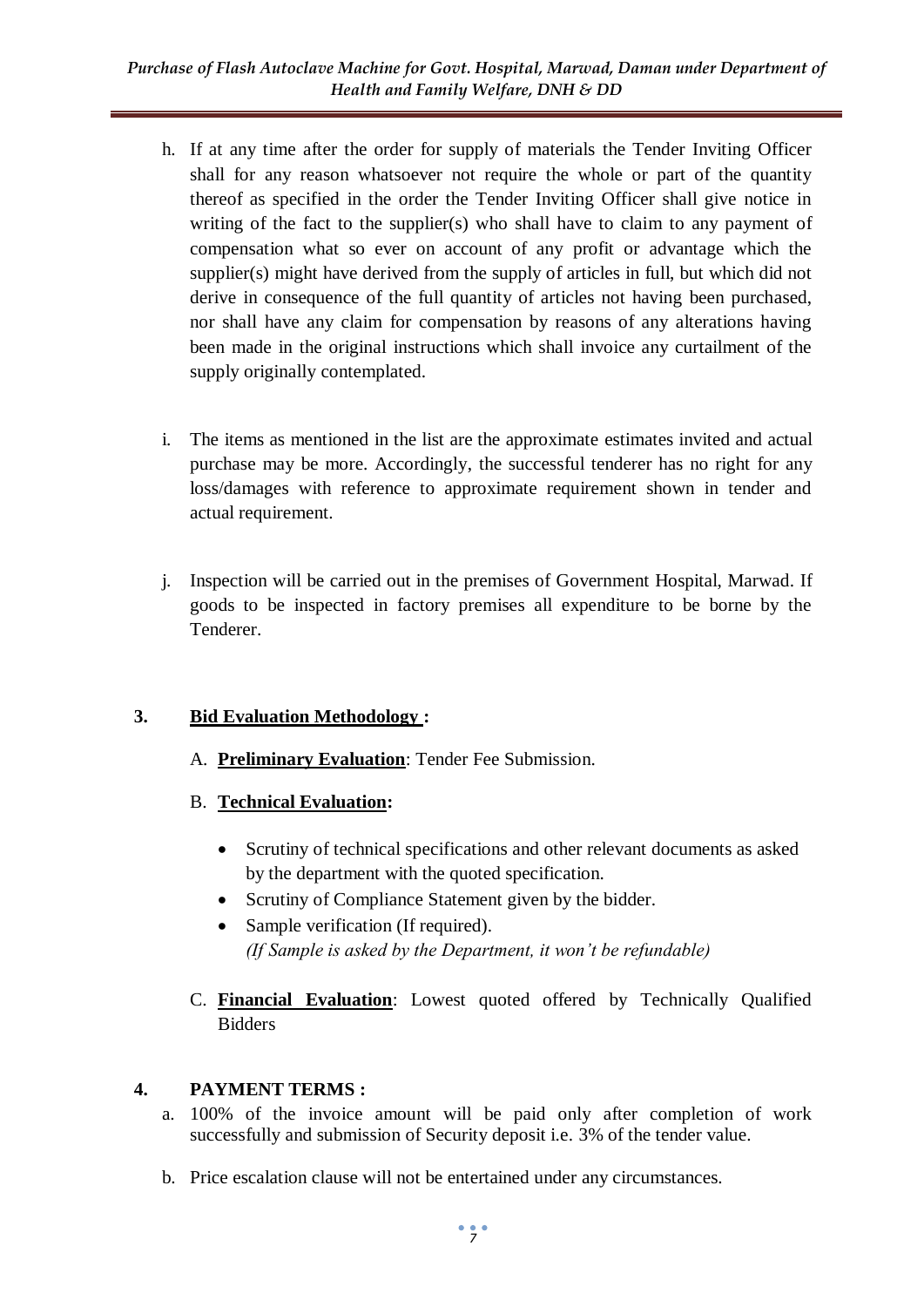- c. All bills should be in **TRIPLICATE** and should invariably mention the number and date of work order.
- d. All bills for amount above Rs.5,000/- should be pre-receipted on a Revenue Stamp of proper value. Bills for amount exceeding Rs.5,000/- not pre-receipted on Revenue Stamp of proper value will not be accepted for payment.
- e. Each bill in which GST is charged must contain the following certificates on the body of the bill: **"CERTIFIED"** that the service on which GST has been charged have not been exempted under the Central GST or the Rules made there under and the amount charged on account of GST on these services is not more than what is payable under the provisions of relevant Act or Rules made there under".
- f. No extra charge for packing, forwarding and insurance etc. will be paid on the rates quoted.
- g. The rates should be quoted only for the work specified in the list of requirements.
- h. Rates quoted for items other than the required specification/ make/ manufacture will not be considered.

Signature of Agency With Rubber Stamp

> *Sd/-* In-charge, Central Procurement Branch E-mail Id: [cpbdnhdd@gmail.com](mailto:cpbdnhdd@gmail.com)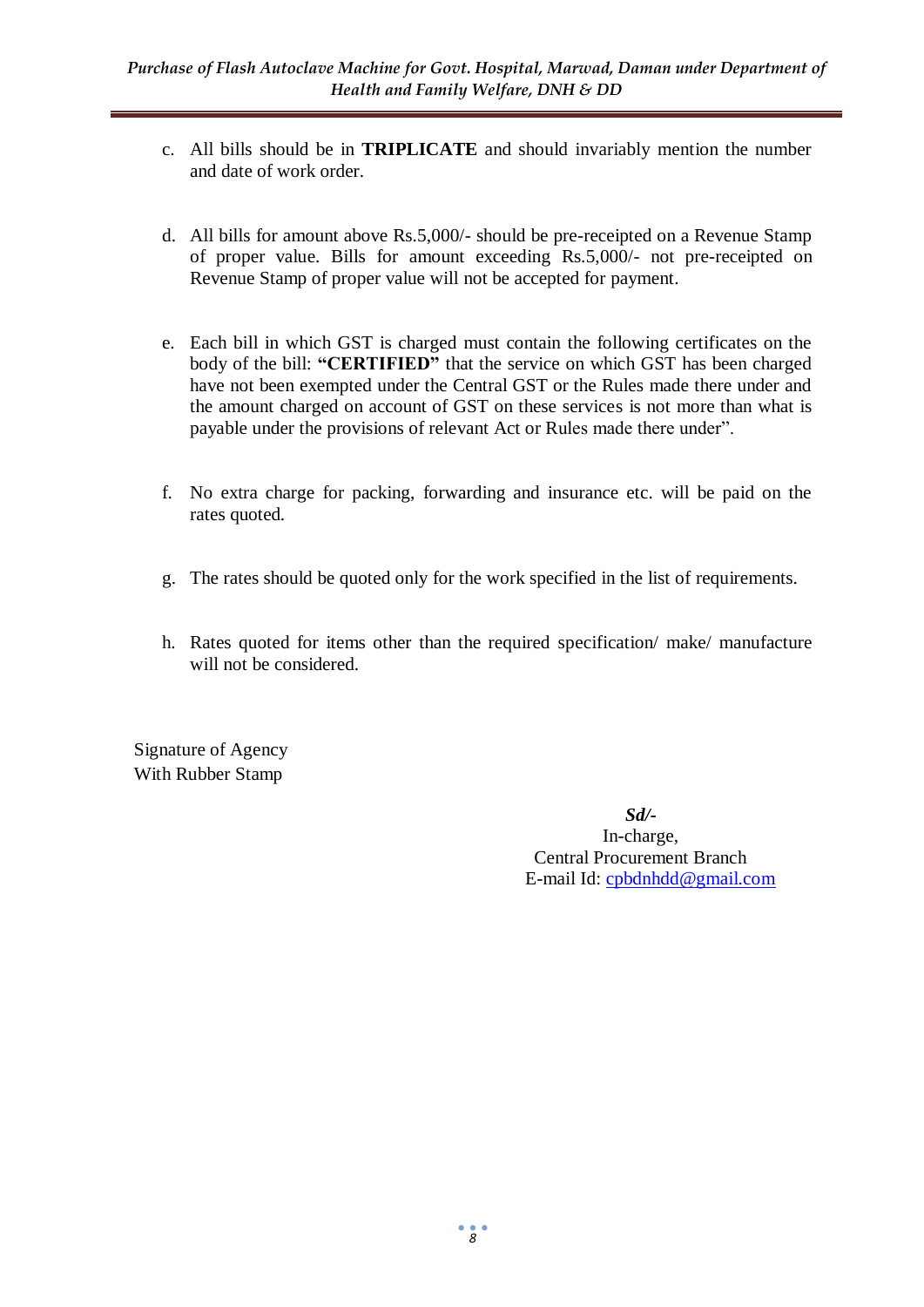## **SCHEDULE OF DOCUMENTS ATTACHED**

| Sr.<br>No. | Document/Certificate                                                                                                       | <b>Uploaded &amp;</b><br><b>Enclosed</b> |
|------------|----------------------------------------------------------------------------------------------------------------------------|------------------------------------------|
| 01.        | PAN No.                                                                                                                    | Yes / No                                 |
| 02.        | <b>GST</b> Registration.                                                                                                   | Yes / No                                 |
| 03.        | Valid License in the field of supply.                                                                                      | Yes / No                                 |
| 04.        | Scan copy of Terms and Conditions of the tender documents<br>including Scope of Work duly Stamped and Signed on each page. | Yes / No                                 |
| 05.        | <b>Authority Latter</b>                                                                                                    | Yes/No                                   |

It is verified that all the certificates/permissions/documents are valid and current as on date and have not been withdrawn/cancelled by the issuing authority.

I/We further undertake to produce on demand the original certificate/ permission/ document for verification at any stage during the processing of the tender.

Date: Place:

Sign & Stamp of tenderer.